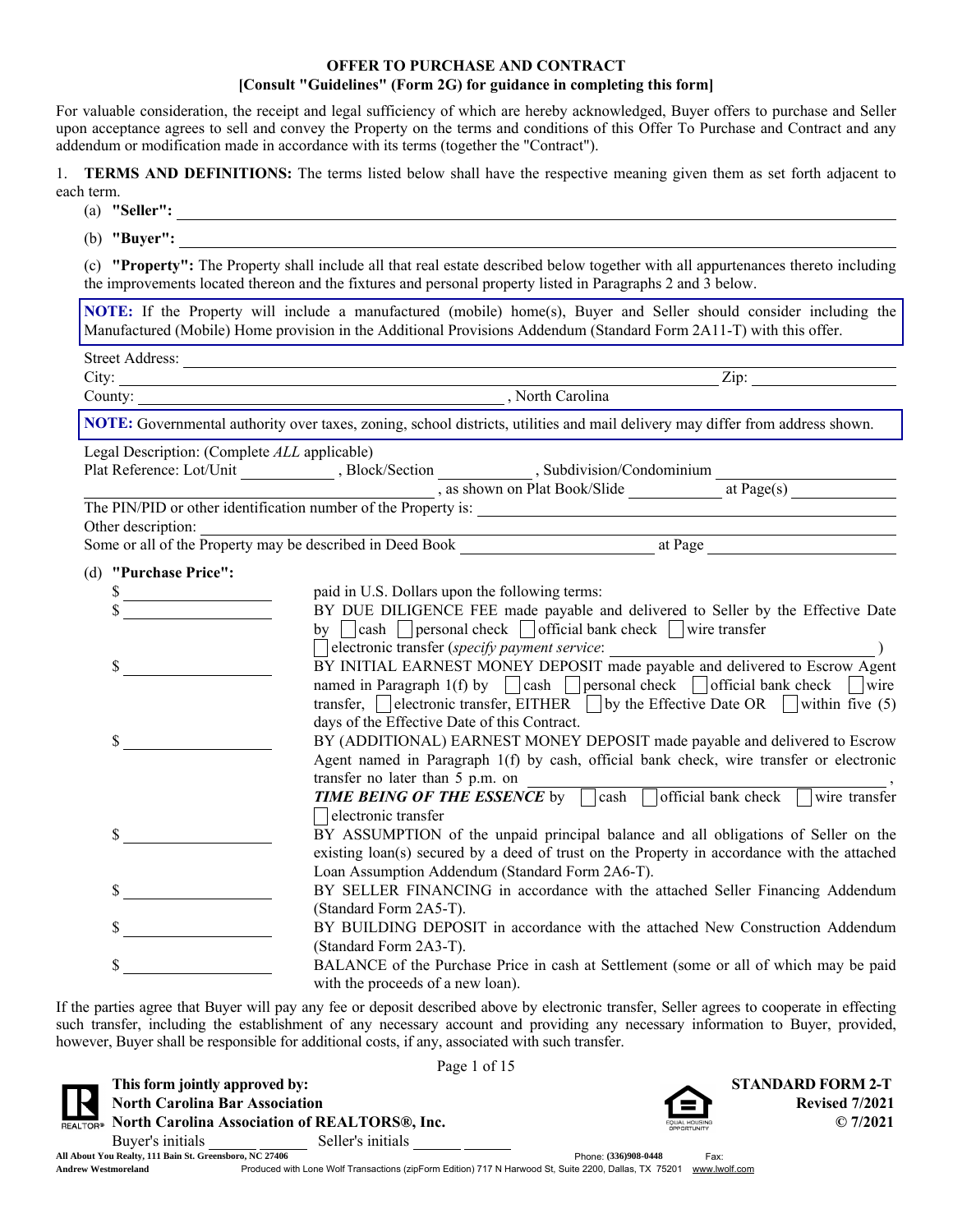Should Buyer fail to deliver either the Due Diligence Fee or any Initial Earnest Money Deposit by their due dates, or should any check or other funds paid by Buyer be dishonored, for any reason, by the institution upon which the payment is drawn, Buyer shall have one (1) banking day after written notice to deliver cash, official bank check, wire transfer or electronic transfer to the payee. In the event Buyer does not timely deliver the required funds, Seller shall have the right to terminate this Contract upon written notice to Buyer, and Seller shall be entitled to recover the Due Diligence Fee together with all Earnest Money Deposit paid or to be paid in the future. In addition, Seller may be entitled to recover reasonable attorney fees and court costs. See paragraph 23 for a party's right to attorneys' fees incurred in collecting the Earnest Money Deposit or Due Diligence Fee.

(e) "Earnest Money Deposit": The Initial Earnest Money Deposit, the Additional Earnest Money Deposit and any other earnest monies paid or required to be paid in connection with this transaction, collectively the "Earnest Money Deposit", shall be deposited promptly and held in escrow by Escrow Agent until Closing, at which time it will be credited to Buyer, or until this Contract is otherwise terminated. In the event: (1) this offer is not accepted; or (2) a condition of any resulting contract is not satisfied, then the Earnest Money Deposit shall be refunded to Buyer. See paragraph 23 for remedies in the event of breach of this Contract.

### (f) "Escrow Agent" (insert name):

Buyer and Seller consent to disclosure by the Escrow Agent of any material facts pertaining to the Earnest Money Deposit to the parties to this transaction, their real estate agent(s) and Buyer's lender(s).

NOTE: In the event of a dispute between Seller and Buyer over the disposition of the Earnest Money Deposit held in escrow, a licensed real estate broker ("Broker") is required by state law (and Escrow Agent, if not a Broker, hereby agrees) to retain the Earnest Money Deposit in the Escrow Agent's trust or escrow account until Escrow Agent has obtained a written release from the parties consenting to its disposition or until disbursement is ordered by a court of competent jurisdiction. Alternatively, if a Broker or an attorney licensed to practice law in North Carolina ("Attorney") is holding the Earnest Money Deposit, the Broker or Attorney may deposit the disputed monies with the appropriate clerk of court in accordance with the provisions of N.C.G.S. §93A-12.

THE PARTIES AGREE THAT A REAL ESTATE BROKERAGE FIRM ACTING AS ESCROW AGENT MAY PLACE THE EARNEST MONEY DEPOSIT IN AN INTEREST BEARING TRUST ACCOUNT AND THAT ANY INTEREST EARNED THEREON SHALL BE DISBURSED TO THE ESCROW AGENT MONTHLY IN CONSIDERATION OF THE EXPENSES INCURRED BY MAINTAINING SUCH ACCOUNT AND RECORDS ASSOCIATED THEREWITH.

(g) "Effective Date": The date that: (1) the last one of Buyer and Seller has signed or initialed this offer or the final counteroffer, if any, and (2) such signing or initialing is communicated to the party making the offer or counteroffer, as the case may be. The parties acknowledge and agree that the initials lines at the bottom of each page of this Contract are merely evidence of their having reviewed the terms of each page, and that the complete execution of such initials lines shall not be a condition of the effectiveness of this Agreement.

(h) "Due Diligence": Buyer's opportunity to investigate the Property and the transaction contemplated by this Contract, including but not necessarily limited to the matters described in Paragraph 4 below, to decide whether Buyer, in Buyer's sole discretion, will proceed with or terminate the transaction.

(i) "Due Diligence Fee": A negotiated amount, if any, paid by Buyer to Seller with this Contract for Buyer's right to terminate the Contract for any reason or no reason during the Due Diligence Period. It shall be the property of Seller upon the Effective Date and shall be a credit to Buyer at Closing. The Due Diligence Fee shall be non-refundable except in the event of a material breach of this Contract by Seller, or if this Contract is terminated under Paragraph 23(b) or as otherwise provided in any addendum hereto. Buyer and Seller each expressly waive any right that they may have to deny the right to conduct Due Diligence or to assert any defense as to the enforceability of this Contract based on the absence or alleged insufficiency of any Due Diligence Fee, it being the intent of the parties to create a legally binding contract for the purchase and sale of the Property without regard to the existence or amount of any Due Diligence Fee. See paragraph 23 for a party's right to attorneys' fees incurred in collecting the Due Diligence Fee.

(j) "Due Diligence Period": The period beginning on the Effective Date and extending through 5:00 p.m. on *TIME BEING OF THE ESSENCE.*

(k) "Settlement": The proper execution and delivery to the closing attorney of all documents necessary to complete the transaction contemplated by this Contract, including the deed, settlement statement, deed of trust and other loan or conveyance documents, and the closing attorney's receipt of all funds necessary to complete such transaction.

(l) "Settlement Date": The parties agree that Settlement will take place on

(the "Settlement Date"), unless otherwise agreed in writing, at a time and place designated by Buyer.

Page 2 of 15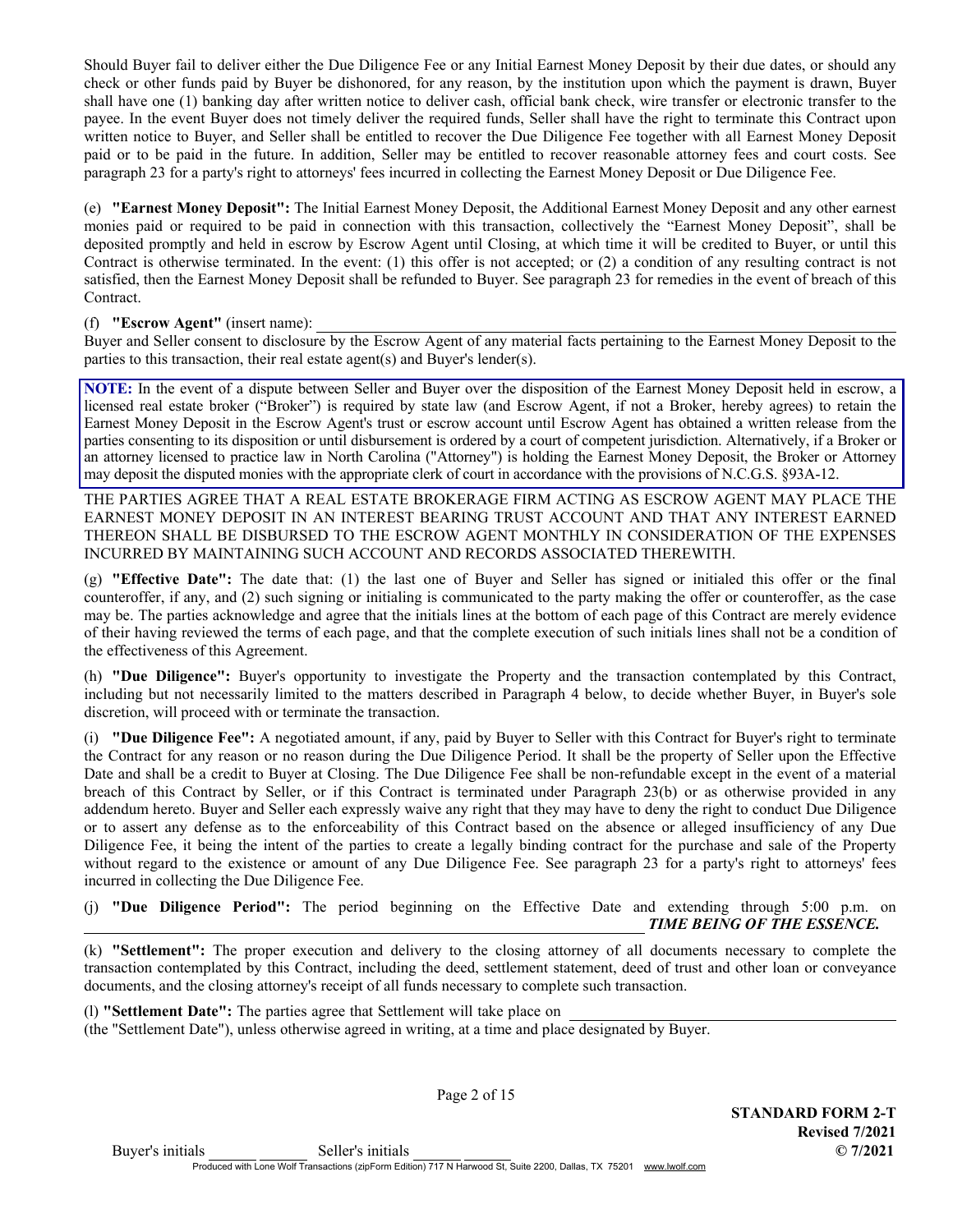NOTE: See paragraph 12, DELAY IN SETTLEMENT/CLOSING for conditions under which Settlement may be delayed.

(m) "Closing": The completion of the legal process which results in the transfer of title to the Property from Seller to Buyer, which includes the following steps: (1) the Settlement (defined above); (2) the completion of a satisfactory title update to the Property following the Settlement; (3) the closing attorney's receipt of authorization to disburse all necessary funds; and (4) recordation in the appropriate county registry of the deed(s) and deed(s) of trust, if any, which shall take place as soon as reasonably possible for the closing attorney after Settlement. Upon Closing, the proceeds of sale shall be disbursed by the closing attorney in accordance with the settlement statement and the provisions of Chapter 45A of the North Carolina General Statutes. If the title update should reveal unexpected liens, encumbrances or other title defects, or if the closing attorney is not authorized to disburse all necessary funds, then the Closing shall be suspended and the Settlement deemed delayed under Paragraph 12 (Delay in Settlement/Closing).

WARNING: The North Carolina State Bar has determined that the performance of most acts and services required for a closing constitutes the practice of law and must be performed only by an attorney licensed to practice law in North Carolina. State law prohibits unlicensed individuals or firms from rendering legal services or advice. Although non-attorney settlement agents may perform limited services in connection with a closing, they may not perform all the acts and services required to complete a closing. A closing involves significant legal issues that should be handled by an attorney. Accordingly it is the position of the North Carolina Bar Association and the North Carolina Association of REALTORS® that all buyers should hire an attorney licensed in North Carolina to perform a closing.

(n) "Special Assessments": A charge against the Property by a governmental authority in addition to ad valorem taxes and recurring governmental service fees levied with such taxes, or by an owners' association in addition to any regular assessment (dues), either of which may be a lien against the Property.

NOTE: Buyer's and Seller's respective responsibilities for the payment of Special Assessments are addressed in paragraphs 6(a) and  $8(k)$ .

## 2. FIXTURES AND EXCLUSIONS.

WARNING: THE PARTIES SHOULD NOT ASSUME THAT AN ITEM WILL OR WILL NOT BE INCLUDED IN THE SALE BASED ON AN ORAL OR WRITTEN STATEMENT OR UNDERSTANDING THAT IS NOT A PART OF THIS CONTRACT. BUYER AND SELLER SHOULD BE SPECIFIC WHEN NEGOTIATING WHAT ITEMS WILL BE INCLUDED OR EXCLUDED FROM THE SALE.

(a) Fixtures Are Included in Purchase Price: ALL EXISTING FIXTURES ARE INCLUDED IN THE SALE AS PART OF THE PURCHASE PRICE, FREE OF LIENS, UNLESS EXCLUDED IN SUBPARAGRAPHS (d) OR (e).

# [THIS SPACE INTENTIONALLY LEFT BLANK]

Page 3 of 15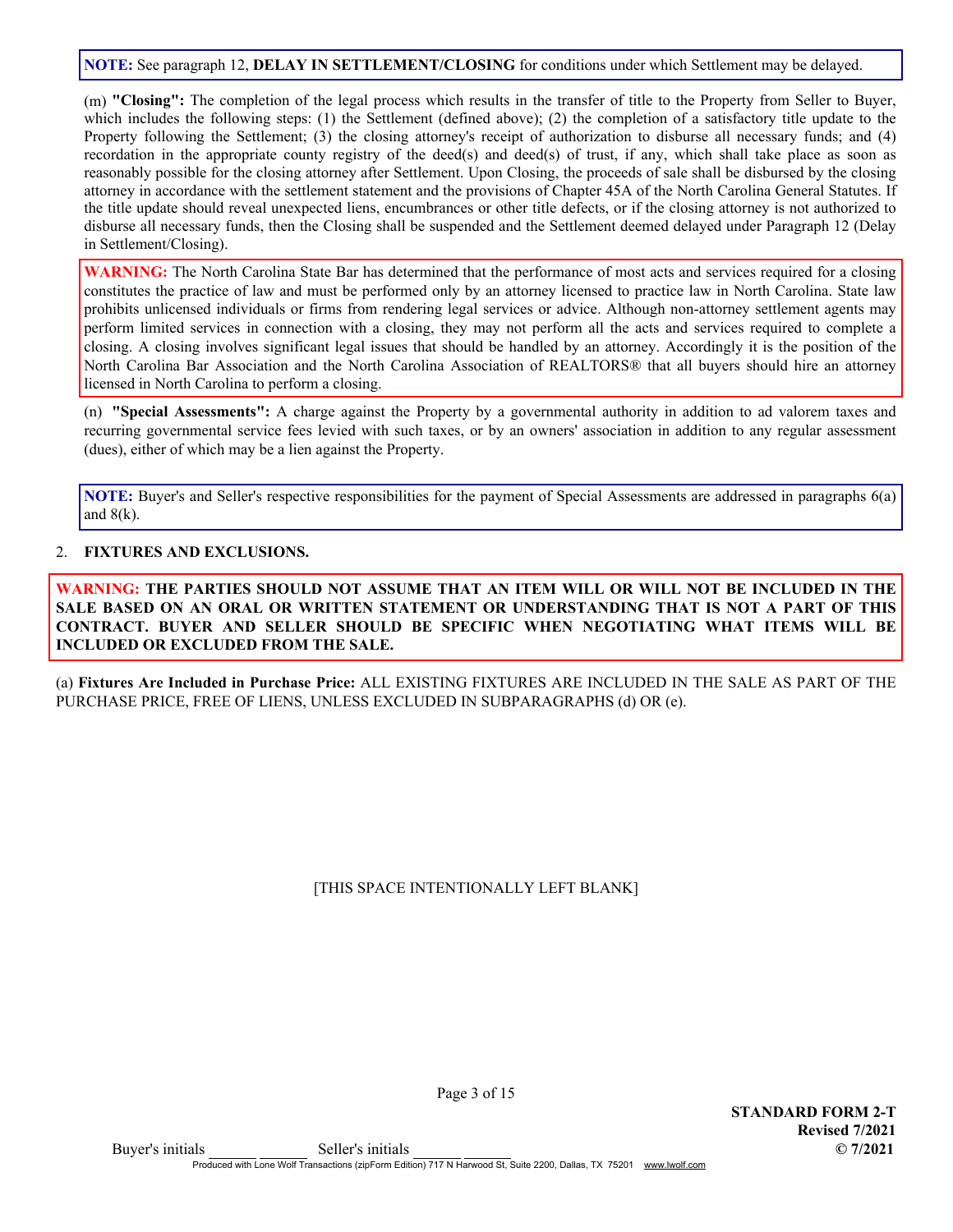(b) Specified Items: Buyer and Seller agree that the following items, if present on the Property on the date of the offer, shall be included in the sale as part of the Purchase Price free of liens, unless excluded in subparagraphs (d) or (e) below. ALL ITEMS LISTED BELOW INCLUDE BOTH TRADITIONAL AND "SMART" VERSIONS AND ANY EXCLUSIVELY DEDICATED, RELATED EQUIPMENT AND/OR REMOTE CONTROL DEVICES.

- Alarm and security systems (attached) for security, fire, smoke, carbon monoxide or other toxins with all related access codes, sensors, cameras, dedicated monitors, hard drives, video recorders, power supplies and cables; doorbells/chimes
- All stoves/ranges/ovens; built-in appliances; attached microwave oven; vent hood
- Antennas; satellite dishes and receivers
- Basketball goals and play equipment (permanently attached or in-ground)
- Ceiling and wall-attached fans; light fixtures (including existing bulbs)
- Fireplace insert; gas logs or starters; attached fireplace screens; wood or coal stoves
- Floor coverings (attached)
- Fuel tank(s) whether attached or buried and including any contents that have not been used, removed or resold to the fuel provider as of Settlement. NOTE: Seller's use, removal or resale of fuel in any fuel tank is subject to Seller's obligation under Paragraph 8(c) to provide working, existing utilities through the earlier of Closing or possession by Buyer. NOTE: State law provides that it is unlawful for any person, other than the supplier or the owner of a fuel supply tank, to disconnect, interrupt or fill the supply tank with liquefied petroleum gas (LP gas or propane) without the consent of the supplier.
- Garage door openers
- Generators that are permanently wired
- Invisible fencing with power supply
- Landscape and outdoor trees and plants (except in moveable containers); raised garden; landscape and foundation lighting; outdoor sound systems; permanent irrigation systems; rain barrels; landscape water features; address markers
- Mailboxes; mounted package and newspaper receptacles
- Mirrors attached to walls, ceilings, cabinets or doors; all bathroom wall mirrors
- Storage shed; utility building
- Swimming pool (excluding inflatable); spa; hot tub
- Solar electric and solar water heating systems
- Sump-pumps, radon fans and crawl space ventilators; dehumidifiers that are permanently wired
- Surface-mounting brackets for television and speakers; recess-mounted speakers; mounted intercom system
- **Thermostats**
- Water supply equipment, including filters, conditioning and softener systems; re-circulating pumps; well pumps and tanks
- Window/Door blinds and shades, curtain and drapery rods and brackets, door and window screens and combination doors, awnings and storm windows

(c) Unpairing/deleting data from devices: Prior to Closing, Seller shall "unpair" any devices that will convey from any personal property devices (hubs, intelligent virtual assistants, mobile devices, vehicles, etc.) with which they are paired, delete personal data from any devices that will convey, and restore all devices to factory default settings unless otherwise agreed. Seller's obligations under this paragraph 2(c) shall survive Closing.

# NOTE: ANY FIXTURE OR OTHER ITEM DESCRIBED IN SUBPARAGRAPHS (a) AND (b) THAT WILL NOT BE A PART OF THE SALE SHOULD BE IDENTIFIED IN SUBPARAGRAPHS (d) OR (e), AS APPLICABLE.

(d) Items Leased or Not Owned: Any item which is leased or not owned by Seller, such as fuel tanks, antennas, satellite dishes and receivers, appliances, and alarm and security systems must be identified here and shall not convey:

(e) Other Items That Do Not Convey: The following items shall not convey *(identify those items to be excluded under subparagraphs (a) and (b)):*

Seller shall repair any damage caused by removal of any items excepted above.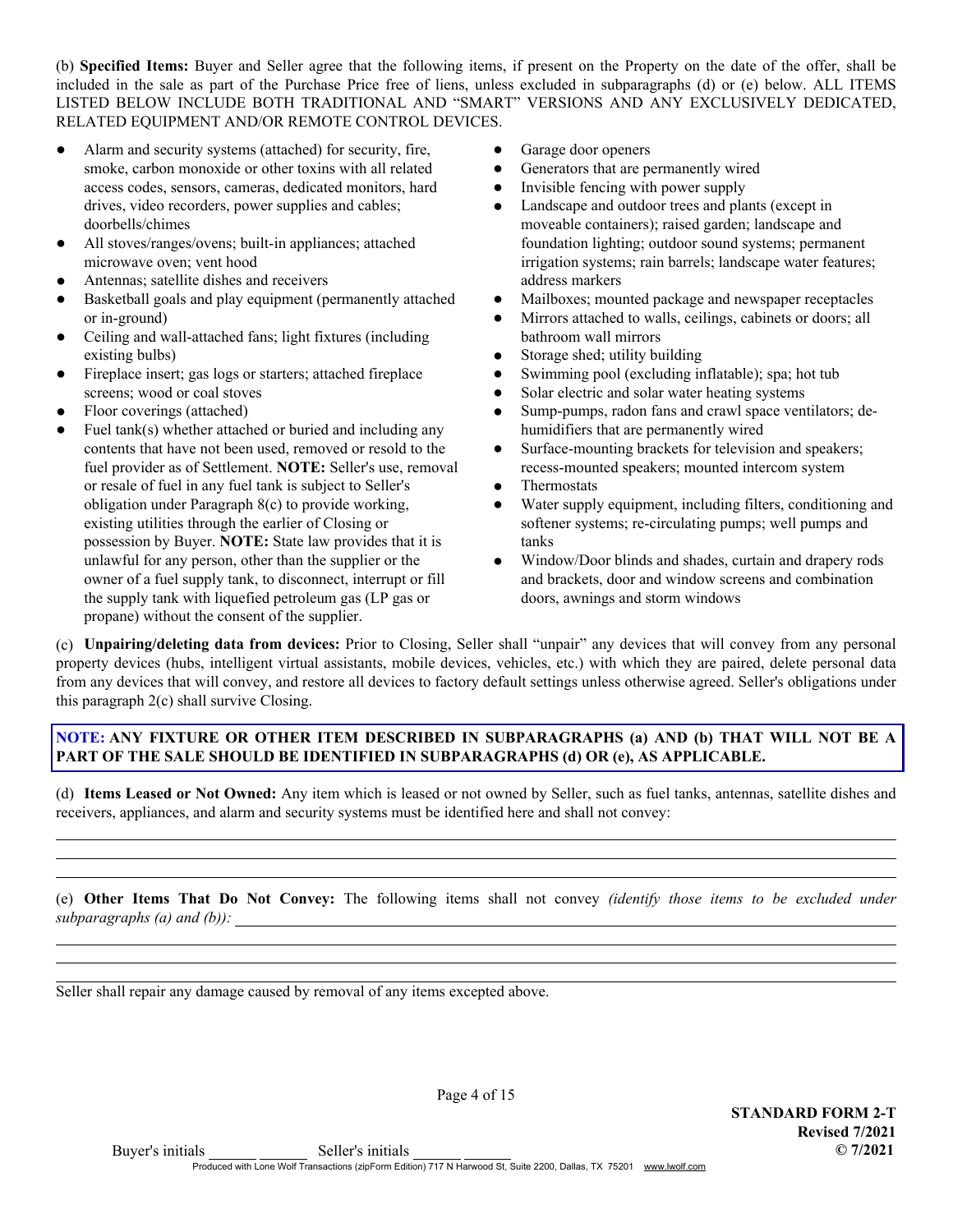3. PERSONAL PROPERTY: The following personal property present on the Property on the date of the offer shall be transferred to Buyer at closing at no value:

NOTE: ANY PERSONAL PROPERTY THAT WILL BE A PART OF THE SALE SHOULD BE IDENTIFIED IN THIS PARAGRAPH. Buyer is advised to consult with Buyer's lender to assure that the Personal Property items listed above can be included in this Contract.

#### 4. BUYER'S DUE DILIGENCE PROCESS:

WARNING: BUYER IS STRONGLY ENCOURAGED TO CONDUCT DUE DILIGENCE DURING THE DUE DILIGENCE PERIOD. If Buyer is not satisfied with the results or progress of Buyer's Due Diligence, Buyer should terminate this Contract, PRIOR TO THE EXPIRATION OF THE DUE DILIGENCE PERIOD, unless Buyer can obtain a written extension from Seller. SELLER IS NOT OBLIGATED TO GRANT AN EXTENSION. Although Buyer may continue to investigate the Property following the expiration of the Due Diligence Period, Buyer's failure to deliver a Termination Notice to Seller prior to the expiration of the Due Diligence Period will constitute a waiver by Buyer of any right to terminate this Contract based on any matter relating to Buyer's Due Diligence. Provided however, following the Due Diligence Period, Buyer may still exercise a right to terminate if Seller fails to materially comply with any of Seller's obligations under Paragraph 8 of this Contract or for any other reason permitted under the terms of this Contract or North Carolina law.

(a) Loan: Buyer, at Buyer's expense, shall be entitled to pursue qualification for and approval of the Loan if any.

NOTE: Buyer's obligation to purchase the Property is not contingent on obtaining a Loan. Therefore, Buyer is advised to consult with Buyer's lender prior to signing this offer to assure that the Due Diligence Period allows sufficient time for the appraisal to be completed and for Buyer's lender to provide Buyer sufficient information to decide whether to proceed with or terminate the transaction.

(b) Property Investigation: Buyer or Buyer's agents or representatives, at Buyer's expense, shall be entitled to conduct all desired tests, surveys, appraisals, investigations, examinations and inspections of the Property as Buyer deems appropriate, including but NOT limited to the following:

(i) Inspections: Inspections to determine the condition of any improvements on the Property, the presence of unusual drainage conditions or evidence of excessive moisture adversely affecting any improvements on the Property, the presence of asbestos or existing environmental contamination, evidence of wood-destroying insects or damage therefrom, and the presence and level of radon gas on the Property.

(ii) Review of Documents: Review of the Declaration of Restrictive Covenants, Bylaws, Articles of Incorporation, Rules and Regulations, and other governing documents of any applicable owners' association and/or subdivision. If the Property is subject to regulation by an owners' association, it is recommended that Buyer review the completed Residential Property and Owners' Association Disclosure Statement provided by Seller prior to signing this offer. It is also recommended that the Buyer determine if the owners' association or its management company charges fees for providing information required by Buyer's lender or confirming restrictive covenant compliance.

(iii) Insurance: Investigation of the availability and cost of insurance for the Property.

(iv) Appraisals: An appraisal of the Property.

(v) Survey: A survey to determine whether the property is suitable for Buyer's intended use and the location of easements, setbacks, property boundaries and other issues which may or may not constitute title defects.

(vi) Zoning and Governmental Regulation: Investigation of current or proposed zoning or other governmental regulation that may affect Buyer's intended use of the Property, adjacent land uses, planned or proposed road construction, and school attendance zones.

(vii) Flood Hazard: Investigation of potential flood hazards on the Property, and/or any requirement to purchase flood insurance in order to obtain the Loan.

(viii) Utilities and Access: Availability, quality, and obligations for maintenance of utilities including water, sewer, electric, gas, communication services, storm water management, and means of access to the Property and amenities.

(ix) Streets/Roads: Investigation of the status of the street/road upon which the Property fronts as well as any other street/road used to access the Property, including: (1) whether any street(s)/road(s) are public or private, (2) whether any

Page 5 of 15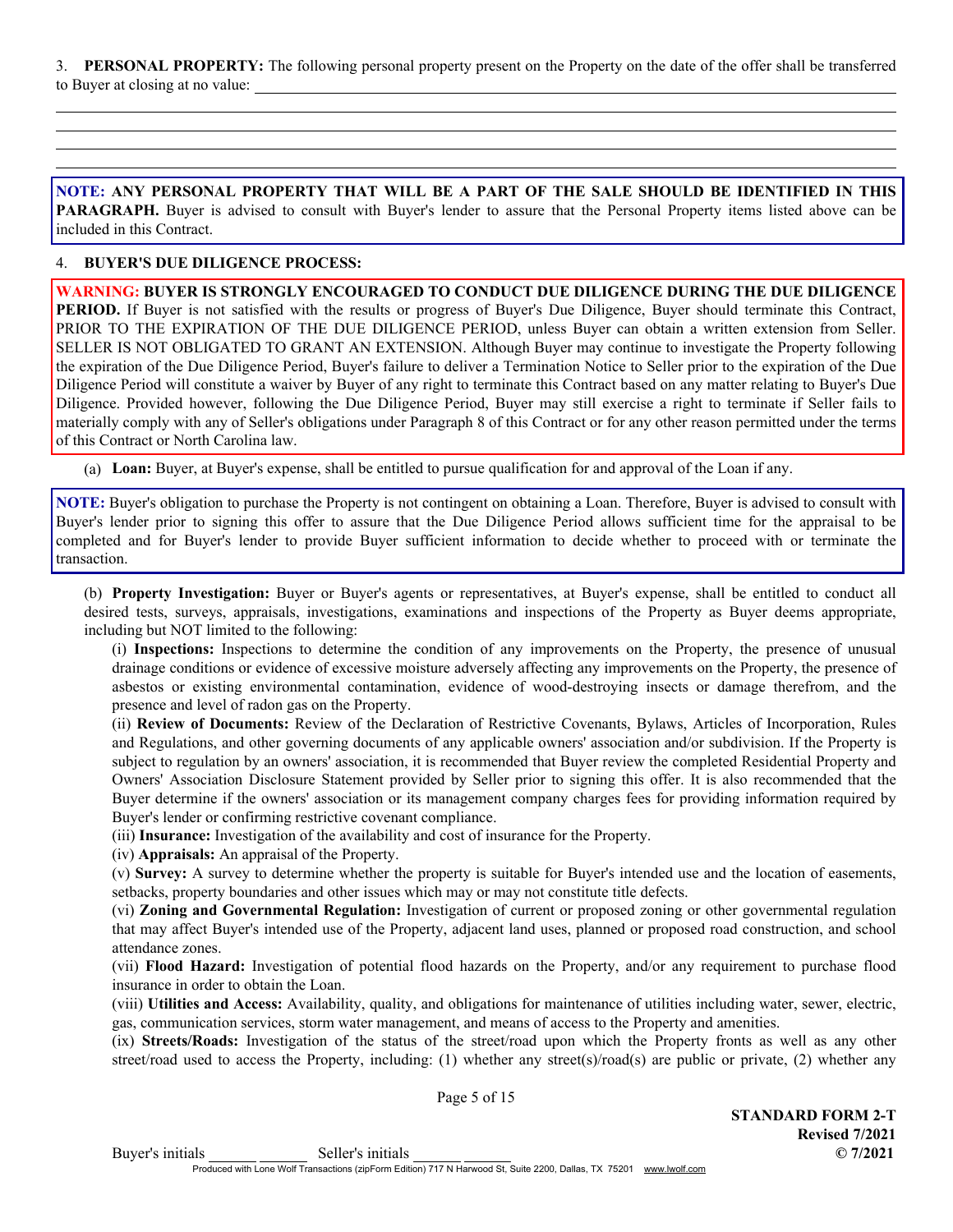street(s)/road(s) designated as public are accepted for maintenance by the State of NC or any municipality, or (3) if private or not accepted for public maintenance, the consequences and responsibility for maintenance and the existence, terms and funding of any maintenance agreements.

(x) Special Assessments: Investigation of the existence of Special Assessments that may be under consideration by a governmental authority or an owners' association.

(xi) Fuel Tank: Inspections to determine the existence, type and ownership of any fuel tank located on the Property.

NOTE: Buyer is advised to consult with the owner of any leased fuel tank regarding the terms under which Buyer may lease the tank and obtain fuel.

(c) Sale/Lease of Existing Property: As noted in paragraph 5(b), unless otherwise provided in an addendum, this Contract is not conditioned upon the sale/lease or closing of other property owned by Buyer. Therefore, if Buyer must sell or lease other real property in order to qualify for a new loan or to otherwise complete the purchase of the Property, Buyer should seek to close on Buyer's other property prior to the end of the Due Diligence Period or be reasonably satisfied that closing on Buyer's other property will take place prior to the Settlement Date of this Contract.

(d) Repair/Improvement Negotiations/Agreement: Buyer acknowledges and understands that unless the parties agree otherwise, THE PROPERTY IS BEING SOLD IN ITS CURRENT CONDITION. Buyer and Seller acknowledge and understand that they may, but are not required to, engage in negotiations for repairs/improvements to the Property. Buyer is advised to make any repair/improvement requests in sufficient time to allow repair/improvement negotiations to be concluded prior to the expiration of the Due Diligence Period. Any agreement that the parties may reach with respect to repairs/improvements shall be considered an obligation of the parties and is an addition to this Contract and as such, must be in writing and signed by the parties in accordance with Paragraph 19.

NOTE: See Paragraph 8(c), Access to Property and Paragraph 8(m), Negotiated Repairs/Improvements.

(e) Buyer's Obligation to Repair Damage: Buyer shall, at Buyer's expense, promptly repair any damage to the Property resulting from any activities of Buyer and Buyer's agents and contractors, but Buyer shall not be responsible for any damage caused by accepted practices either approved by the N.C. Home Inspector Licensure Board or applicable to any other N.C. licensed professional performing reasonable appraisals, tests, surveys, examinations and inspections of the Property. This repair obligation shall survive any termination of this Contract.

(f) Indemnity: Buyer will indemnify and hold Seller harmless from all loss, damage, claims, suits or costs, which shall arise out of any contract, agreement, or injury to any person or property as a result of any activities of Buyer and Buyer's agents and contractors relating to the Property except for any loss, damage, claim, suit or cost arising out of pre-existing conditions of the Property and/or out of Seller's negligence or willful acts or omissions. This indemnity shall survive this Contract and any termination hereof.

(g) Buyer's Right to Terminate: Provided that Buyer has delivered any agreed-upon Due Diligence Fee, Buyer shall have the right to terminate this Contract for any reason or no reason, by delivering to Seller written notice of termination (the "Termination Notice") during the Due Diligence Period (or any agreed-upon written extension of the Due Diligence Period), *TIME BEING OF THE ESSENCE*. If Buyer timely delivers the Termination Notice, this Contract shall be terminated and the Earnest Money Deposit shall be refunded to Buyer.

## (h) CLOSING SHALL CONSTITUTE ACCEPTANCE OF THE PROPERTY IN ITS THEN EXISTING CONDITION UNLESS PROVISION IS OTHERWISE MADE IN WRITING.

### 5. BUYER REPRESENTATIONS:

### (a) Funds to complete purchase:

 (*Check if applicable*) Cash. Buyer intends to pay cash in order to purchase the Property and does not intend to obtain a loan or funds from sources other than Buyer's own assets. Verification of cash available for Settlement is  $\Box$  is not  $\Box$  attached.

NOTE: If Buyer does not intend to obtain a new loan(s) and/or funds from sources other than Buyer's own assets, Seller is advised, prior to signing this offer, to obtain documentation from Buyer which demonstrates that Buyer will be able to close on the Property without the necessity of obtaining a loan or funds from sources other than Buyer's own assets.

### OR:

 (*Check if applicable*) Loan(s)/Other Funds: Buyer intends to obtain a loan(s) and/or other funds to purchase the Property from the following sources (*check all applicable sources*):

Page 6 of 15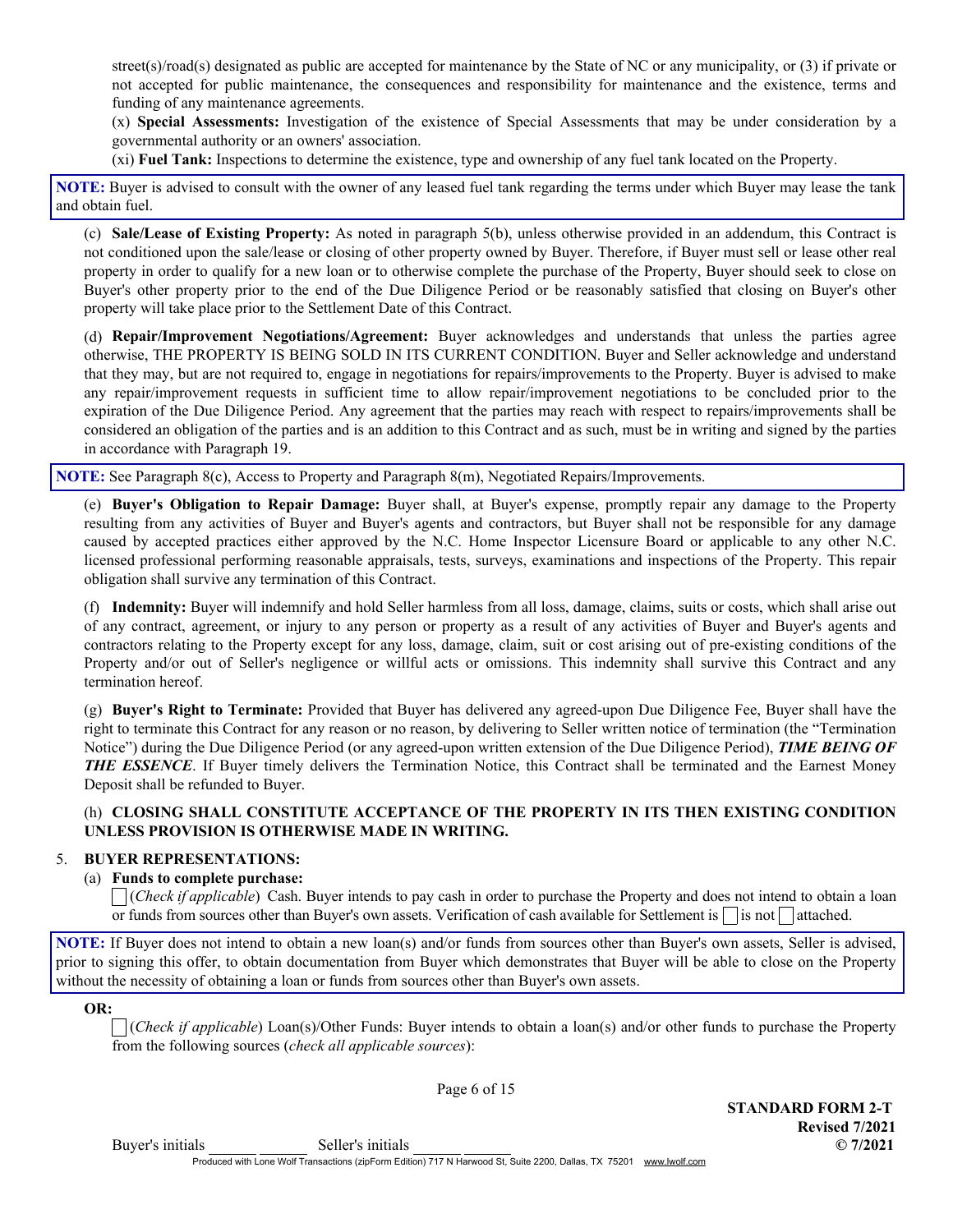First Mortgage Loan:

Buyer intends to obtain a first mortgage loan of the following type in order to purchase the Property:  $\Box$ FHA  $\Box$ VA (attach FHA/VA Financing Addendum) Conventional USDA  $\Box$  Other type:

in the principal amount of plus any financed VA Funding Fee or FHA MIP.

| Second Mortgage Loan:

Buyer intends to obtain a second mortgage loan of the following type in order to purchase the Property:

Other funds:

Buyer intends to obtain funds from the following other source(s) in order to purchase the Property:

NOTE: Buyer's obligations under this Contract are not conditioned upon obtaining any loan(s) or other funds from sources other than Buyer's own assets. Some mortgage loan programs and other programs providing funds for the purchase of property selected by Buyer may impose repair obligations and/or additional conditions or costs upon Seller or Buyer, and more information may be needed.

Material changes with respect to funding the purchase of the Property that affect the terms of the contract are material facts that must be disclosed.

(b) Other Property: Buyer DOES DOES NOT have to sell or lease other real property in order to qualify for a new loan or to complete the purchase. *(Complete the following only if Buyer DOES have to sell or lease other real property:)*

Other Property Address:

 $\Box$  (*Check if applicable*) Buyer's other property IS under contract as of the date of this offer, and a copy of the contract has either been previously provided to Seller or accompanies this offer. *(Buyer may mark out any confidential information, such as the purchase price and the buyer's identity, prior to providing a copy of the contract to Seller.)* Failure to provide a copy of the contract shall not prevent this offer from becoming a binding contract; however, SELLER IS STRONGLY ENCOURAGED TO OBTAIN AND REVIEW THE CONTRACT ON BUYER'S PROPERTY PRIOR TO ACCEPTING THIS OFFER.

 (*Check if applicable*) Buyer's other property IS NOT under contract as of the date of this offer. Buyer's property (*check only ONE of the following options*):

is listed with and actively marketed by a licensed real estate broker.

will be listed with and actively marketed by a licensed real estate broker.

Buyer is attempting to sell/lease the Buyer's Property without the assistance of a licensed real estate broker.

NOTE: This Contract is NOT conditioned upon the sale/lease or closing of Buyer's other property. If the parties agree to make this Contract conditioned on a sale/lease or closing of Buyer's other property, an appropriate contingency addendum should be drafted by a North Carolina real estate attorney and added to this Contract.

(c) Performance of Buyer's Financial Obligations: To the best of Buyer's knowledge, there are no other circumstances or conditions existing as of the date of this offer that would prohibit Buyer from performing Buyer's financial obligations in accordance with this Contract, except as may be specifically set forth herein.

(d) Residential Property and Owners' Association Property Disclosure Statement *(check only one):*

Buyer has received a signed copy of the N.C. Residential Property and Owners' Association Disclosure Statement prior to the signing of this offer.

Buyer has NOT received a signed copy of the N.C. Residential Property and Owners' Association Disclosure Statement prior to the signing of this offer and shall have the right to terminate or withdraw this Contract without penalty (including a refund of any Due Diligence Fee) prior to WHICHEVER OF THE FOLLOWING EVENTS OCCURS FIRST: (1) the end of the third calendar day following receipt of the Disclosure Statement; (2)the end of the third calendar day following the Effective Date; or (3) Settlement or occupancy by Buyer in the case of a sale or exchange.

Exempt from N.C. Residential Property and Owners' Association Disclosure Statement because (SEE GUIDELINES):

### (e) Mineral and Oil and Gas Rights Mandatory Disclosure Statement *(check only one):*

Buyer has received a signed copy of the N.C. Mineral and Oil and Gas Rights Mandatory Disclosure Statement prior to the signing of this offer.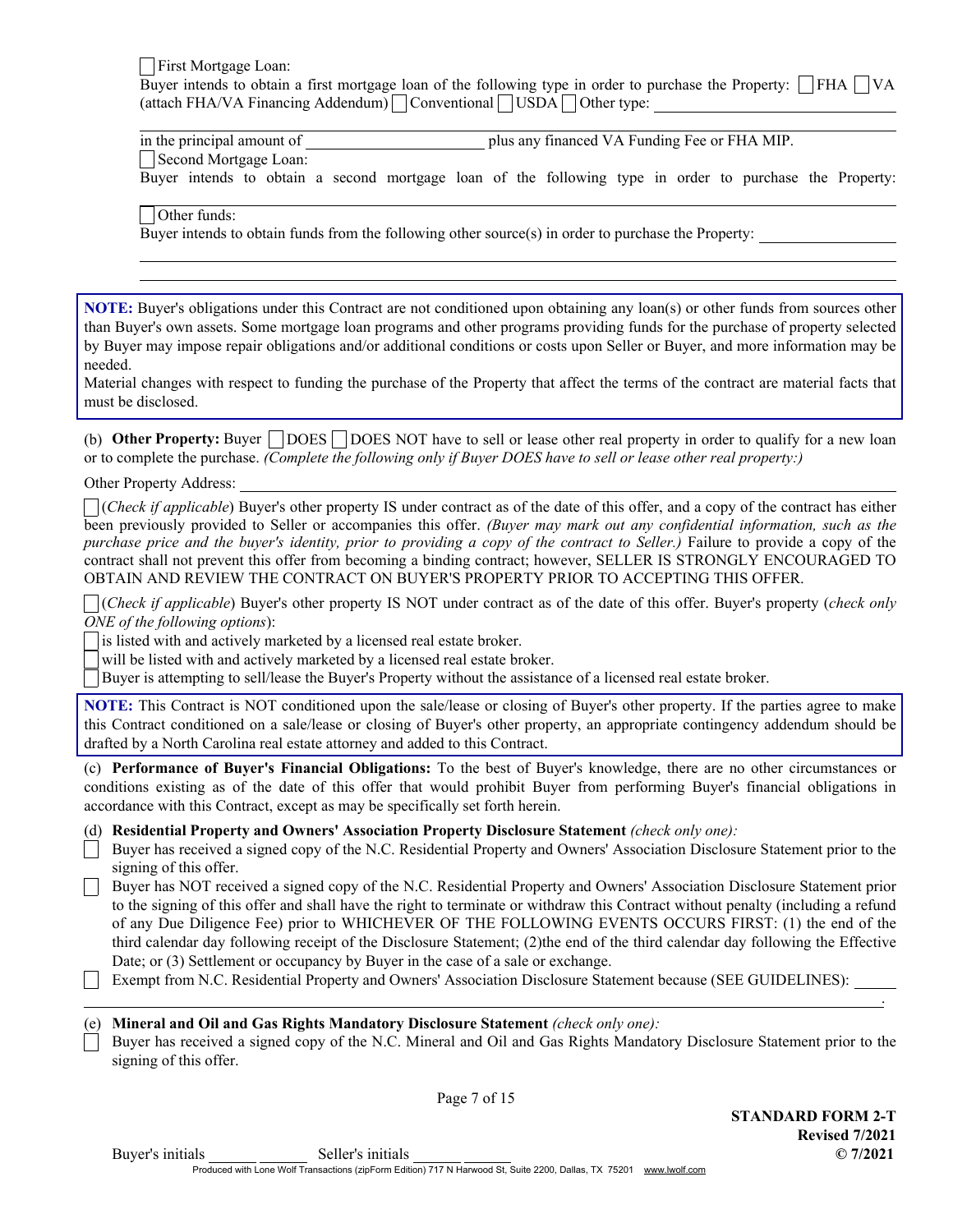Buyer has NOT received a signed copy of the N.C. Mineral and Oil and Gas Rights Mandatory Disclosure Statement prior to the signing of this offer and shall have the right to terminate or withdraw this Contract without penalty (including a refund of any Due Diligence Fee) prior to WHICHEVER OF THE FOLLOWING EVENTS OCCURS FIRST: (1) the end of the third calendar day following receipt of the Disclosure Statement; (2) the end of the third calendar day following the Effective Date; or (3) Settlement or occupancy by Buyer in the case of a sale or exchange.

Exempt from N.C. Mineral and Oil and Gas Rights Mandatory Disclosure Statement because (SEE GUIDELINES):

Buyer's receipt of a Mineral and Oil and Gas Rights Mandatory Disclosure Statement does not modify or limit the obligations of Seller under Paragraph  $8(g)$  of this Contract and shall not constitute the assumption or approval by Buyer of any severance of mineral and/or oil and gas rights, except as may be assumed or specifically approved by Buyer in writing.

NOTE: The parties are advised to consult with a NC attorney prior to signing this Contract if severance of mineral and/or oil and gas rights has occurred or is intended.

### 6. BUYER OBLIGATIONS:

(a) Responsibility for Special Assessments: Buyer shall take title subject to all Special Assessments that may be approved following Settlement.

(b) Responsibility for Certain Costs: Buyer shall be responsible for all costs with respect to:

(i) any loan obtained by Buyer, including charges by an owners association and/or management company as agent of an owners' association for providing information required by Buyer's lender;

(ii) charges required by an owners' association declaration to be paid by Buyer for Buyer's future use and enjoyment of the Property, including, without limitation, working capital contributions, membership fees, or charges for Buyer's use of the common elements and/or services provided to Buyer, such as "move-in fees";

(iii) determining restrictive covenant compliance;

(iv) appraisal;

- (v) title search;
- (vi) title insurance;

(vii) any fees charged by the closing attorney for the preparation of the Closing Disclosure, Seller Disclosure and any other settlement statement;

(viii) recording the deed; and

(ix) preparation and recording of all instruments required to secure the balance of the Purchase Price unpaid at Settlement.

(c) Authorization to Disclose Information: Buyer authorizes the Buyer's lender(s), the parties' real estate agent(s) and closing attorney: (1) to provide this Contract to any appraiser employed by Buyer or by Buyer's lender(s); and (2) to release and disclose any buyer's closing disclosure, settlement statement and/or disbursement summary, or any information therein, to the parties to this transaction, their real estate agent(s) and Buyer's lender(s).

### 7. SELLER REPRESENTATIONS:

- (a) Ownership: Seller represents that Seller:
	- has owned the Property for at least one year.
	- has owned the Property for less than one year.
	- does not yet own the Property.

(b) Lead-Based Paint *(check if applicable)*:

The Property is residential and was built prior to 1978 (Attach Lead-Based Paint or Lead-Based Paint Hazards Disclosure Addendum {Standard Form 2A9-T}).

(c) Owners' Association(s) and Dues: Seller authorizes and directs any owners' association, any management company of the owners' association, any insurance company and any attorney who has previously represented the Seller to release to Buyer, Buyer's agents, representative, closing attorney or lender true and accurate copies of the following items affecting the Property, including any amendments:

- Seller's statement of account
- master insurance policy showing the coverage provided and the deductible amount
- Declaration and Restrictive Covenants
- Rules and Regulations
- Articles of Incorporation
- By laws of the owners' association
- current financial statement and budget of the owners' association
- parking restrictions and information
- architectural guidelines

Page 8 of 15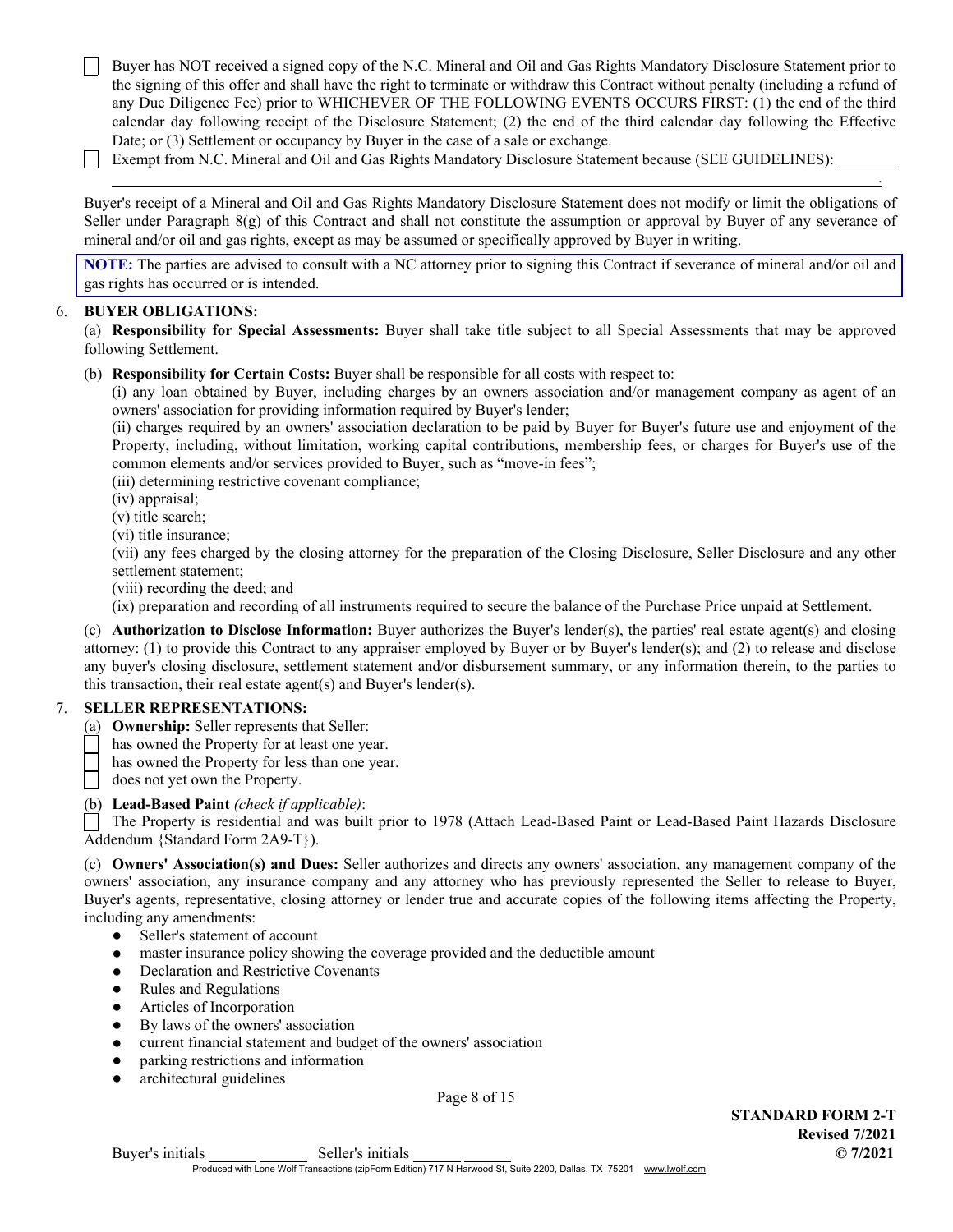| (specify name of association):<br>assessments ("dues") are \$<br>of the owners' association or the association manager is: | per | whose regular<br>. The name, address and telephone number of the president |
|----------------------------------------------------------------------------------------------------------------------------|-----|----------------------------------------------------------------------------|
| Owners' association website address, if any:                                                                               |     |                                                                            |
| (specify name of association):                                                                                             |     | whose regular                                                              |
| assessments ("dues") are \$                                                                                                | per | . The name, address and telephone number of the president                  |
| of the owners' association or the association manager is:                                                                  |     |                                                                            |

Owners' association website address, if any:

## 8. SELLER OBLIGATIONS:

### (a) Evidence of Title, Payoff Statement(s) and Non Foreign Status:

(i) Seller agrees to use best efforts to provide to the closing attorney as soon as reasonably possible after the Effective Date, copies of all title information in possession of or available to Seller, including but not limited to: title insurance policies, attorney's opinions on title, surveys, covenants, deeds, notes and deeds of trust, leases, and easements relating to the Property.

(ii) Seller shall provide to the closing attorney all information needed to obtain a written payoff statement from any lender(s) regarding any security interest in the Property as soon as reasonably possible after the Effective Date, and Seller designates the closing attorney as Seller's agent with express authority to request and obtain on Seller's behalf payoff statements and/or short-pay statements from any such lender(s).

(iii) If Seller is not a foreign person as defined by the Foreign Investment in Real Property Tax Act, Seller shall also provide to the closing attorney a non-foreign status affidavit (pursuant to the Foreign Investment in Real Property Tax Act). In the event Seller shall not provide a non-foreign status affidavit, Seller acknowledges that there may be withholding as provided by the Internal Revenue Code.

(b) Authorization to Disclose Information: Seller authorizes: (1) any attorney presently or previously representing Seller to release and disclose any title insurance policy in such attorney's file to Buyer and both Buyer's and Seller's agents and attorneys; (2) the Property's title insurer or its agent to release and disclose all materials in the Property's title insurer's (or title insurer's agent's) file to Buyer and both Buyer's and Seller's agents and attorneys and (3) the closing attorney to release and disclose any seller's closing disclosure, settlement statement and/or disbursement summary, or any information therein, to the parties to this transaction, their real estate agent(s) and Buyer's lender(s).

(c) Access to Property: Seller shall provide reasonable access to the Property through the earlier of Closing or possession by Buyer, including, but not limited to, allowing Buyer and/or Buyer's agents or representatives, an opportunity to (i) conduct Due Diligence, (ii)verify the satisfactory completion of negotiated repairs/improvements, and (iii) conduct a final walk-through inspection of the Property. Seller's obligation includes providing existing utilities operating at Seller's cost, including any connections and de-winterizing.

NOTE: See WARNING in paragraph 4 above for limitation on Buyer's right to terminate this Contract as a result of Buyer's continued investigation of the Property following the expiration of the Due Diligence Period.

(d) Removal of Seller's Property: Seller shall remove, by the date possession is made available to Buyer, all personal property which is not a part of the purchase and all garbage and debris from the Property.

(e) Affidavit and Indemnification Agreement: Seller shall furnish at Settlement an affidavit(s) and indemnification agreement(s) in form satisfactory to Buyer and Buyer's title insurer, if any, executed by Seller and any person or entity who has performed or furnished labor, services, materials or rental equipment to the Property within 120 days prior to the date of Settlement and who may be entitled to claim a lien against the Property as described in N.C.G.S. §44A-8 verifying that each such person or entity has been paid in full and agreeing to indemnify Buyer, Buyer's lender(s) and Buyer's title insurer against all loss from any cause or claim arising therefrom.

(f) Designation of Lien Agent, Payment and Satisfaction of Liens: If required by N.C.G.S. §44A-11.1, Seller shall have designated a Lien Agent, and Seller shall deliver to Buyer as soon as reasonably possible a copy of the appointment of Lien Agent. All deeds of trust, deferred ad valorem taxes, liens and other charges against the Property, not assumed by Buyer, must be paid and satisfied by Seller prior to or at Settlement such that cancellation may be promptly obtained following Closing. Seller shall remain obligated to obtain any such cancellations following Closing.

Page 9 of 15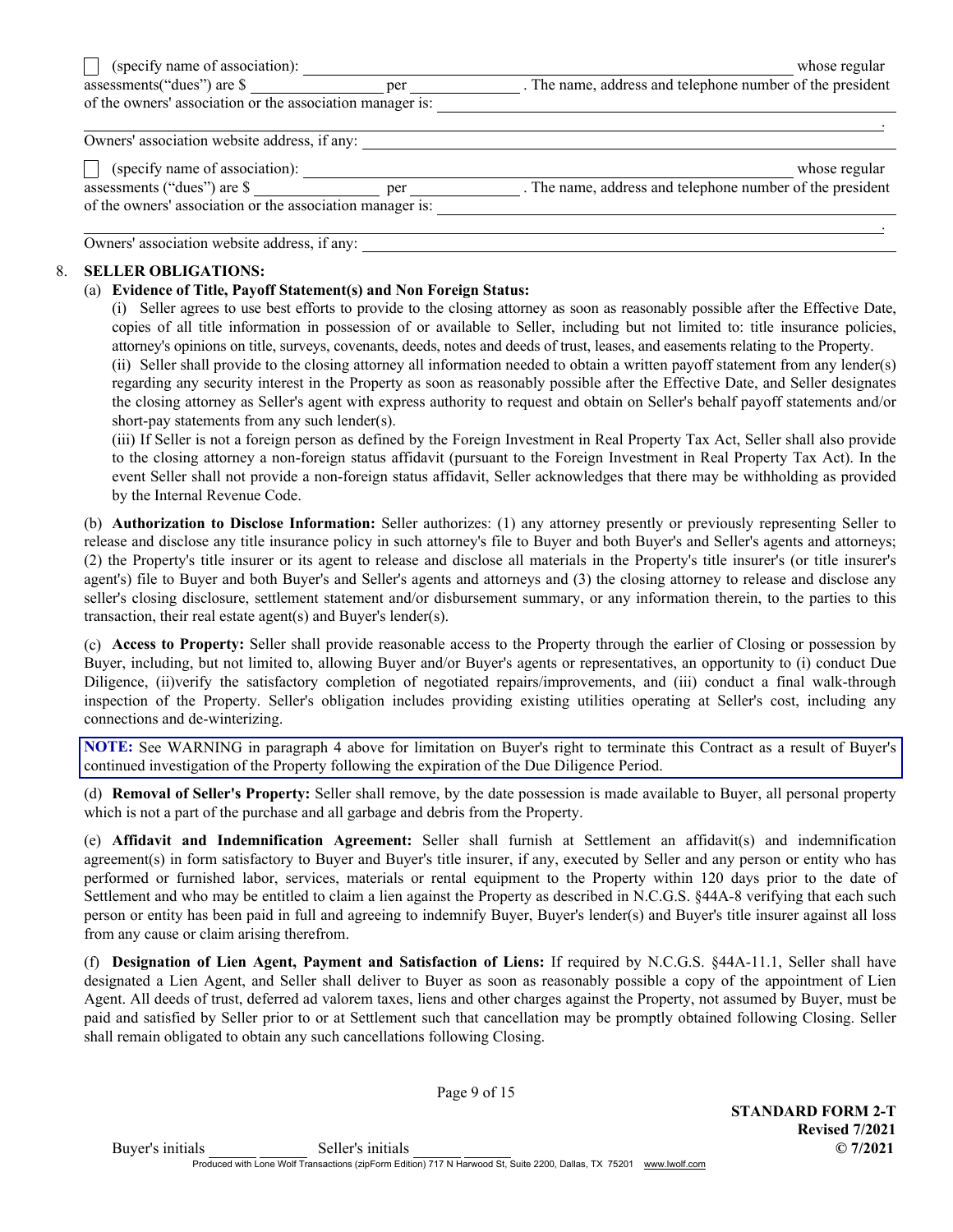(g) Good Title, Legal Access: Seller shall execute and deliver a GENERAL WARRANTY DEED for the Property in recordable form no later than Settlement, which shall convey fee simple marketable and insurable title, without exception for mechanics' liens, and free of any other liens, encumbrances or defects, including those which would be revealed by a current and accurate survey of the Property, except: ad valorem taxes for the current year (prorated through the date of Settlement); utility easements and unviolated covenants, conditions or restrictions that do not materially affect the value of the Property; and such other liens, encumbrances or defects as may be assumed or specifically approved by Buyer in writing. The Property must have legal access to a public right of way.

NOTE: Buyer's failure to conduct a survey or examine title of the Property, prior to the expiration of the Due Diligence Period does not relieve the Seller of their obligation to deliver good title under this paragraph.

NOTE: If any sale of the Property may be a "short sale," consideration should be given to attaching a Short Sale Addendum Form2A14-T) as an addendum to this Contract.

(h) Deed, Taxes and Fees: Seller shall pay for preparation of a deed and all other documents necessary to perform Seller's obligations under this Contract, and for state and county excise taxes, and any deferred, discounted or rollback taxes, and local conveyance fees required by law. The deed is to be made to:

(i) Agreement to Pay Buyer Expenses: Seller shall pay at Settlement \$ toward any of Buyer's expenses associated with the purchase of the Property, at the discretion of Buyer and/or lender, if any, including any FHA/VA lender and inspection costs that Buyer is not permitted to pay.

NOTE: Parties should review the FHA/VA Addendum prior to entering an amount in Paragraph 8(i). Certain FHA/VA lender and inspection costs CANNOT be paid by Buyer at Settlement and the amount of these should be included in the blank above.

(j) Owners' Association Fees/Charges: Seller shall pay: (i) any fees required for confirming Seller's account payment information on owners' association dues or assessments for payment or proration; (ii) any fees imposed by an owners' association and/or a management company as agent of the owners' association in connection with the transaction contemplated by this Contract other than those fees required to be paid by Buyer under paragraph 6(b) above; and (iii) fees incurred by Seller in completing the Residential Property and Owners' Association Disclosure Statement, and resale or other certificates related to a proposed sale of the Property.

(k) Payment of Special Assessments: Seller shall pay, in full at Settlement, all Special Assessments that are approved prior to Settlement, whether payable in a lump sum or future installments, provided that the amount thereof can be reasonably determined or estimated. The payment of such estimated amount shall be the final payment between the Parties.

(l) Late Listing Penalties: All property tax late listing penalties, if any, shall be paid by Seller.

(m) Negotiated Repairs/Improvements: Negotiated repairs/improvements shall be made in a good and workmanlike manner and Buyer shall have the right to verify same prior to Settlement.

(n) Seller's Breach of Contract: See paragraph 23 for Buyer's remedies in the event of breach of this Contract.

9. PRORATIONS AND ADJUSTMENTS: Unless otherwise agreed, the following items shall be prorated, with Seller responsible for the prorated amounts of any taxes and dues through the date of Settlement, and Seller entitled to the amount of prorated rents through the date of Settlement, and either adjusted between the parties or paid at Settlement:

(a) Taxes on Real Property: Ad valorem taxes and recurring governmental service fees levied with such taxes on real property shall be prorated on a calendar year basis;

(b) Taxes on Personal Property: Ad valorem taxes on personal property for the entire year shall be paid by Seller unless the personal property is conveyed to Buyer, in which case, the personal property taxes shall be prorated on a calendar year basis;

(c) Rents: Rents, if any, for the Property;

(d) Dues: Owners' association regular assessments (dues) and other like charges.

10. HOME WARRANTY: Select one of the following:

No home warranty is to be provided by Seller.

Buyer may obtain a one-year home warranty at a cost not to exceed \$ which includes sales tax and Seller agrees to pay for it at Settlement.

Page 10 of 15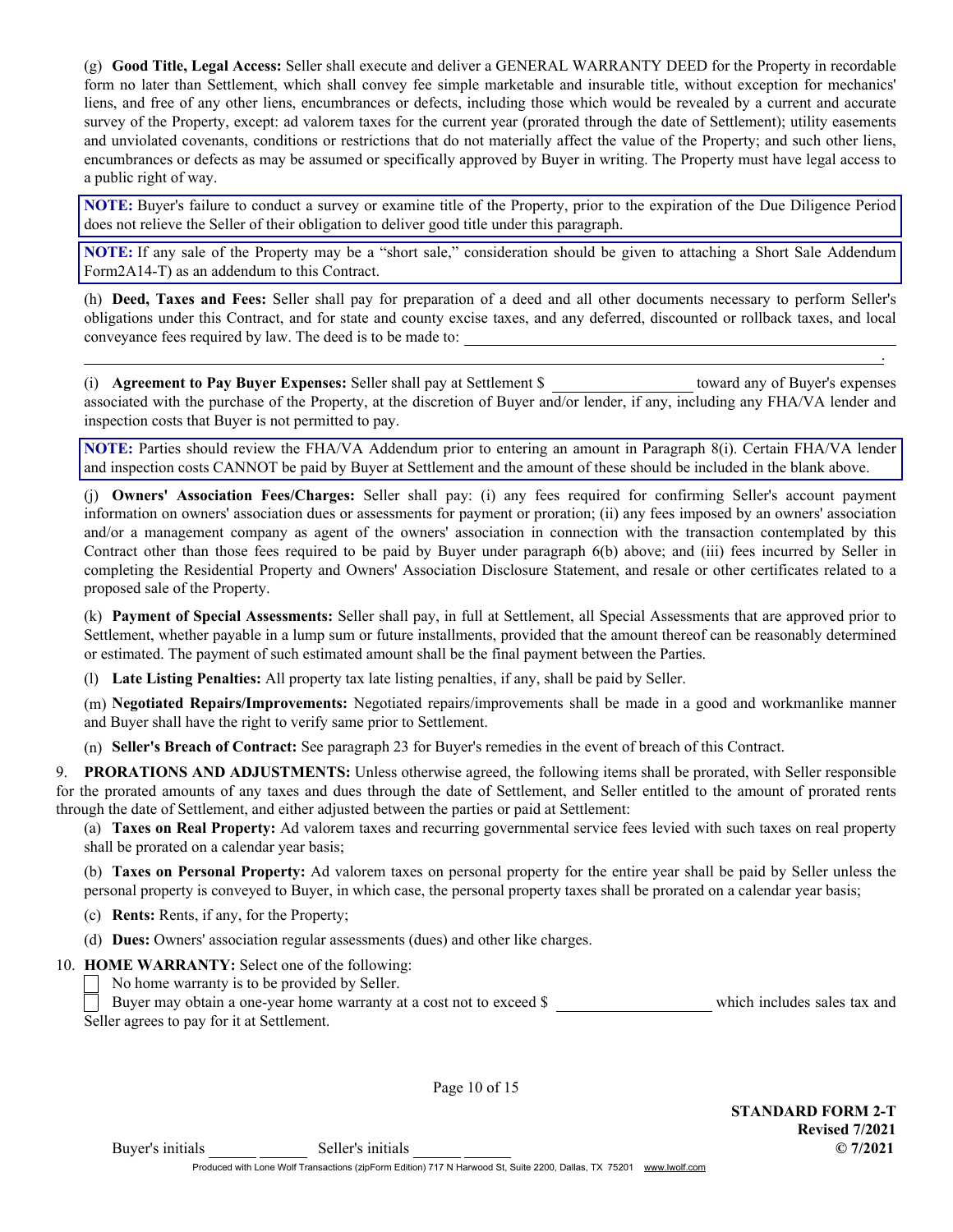Seller has obtained and will provide a one-year home warranty from at a cost of \$ which includes sales tax and will pay for it at Settlement.

NOTE: Home warranties typically have limitations on and conditions to coverage. Refer specific questions to the home warranty company.

11. RISK OF LOSS/CONDITION OF PROPERTY AT CLOSING: The risk of loss or damage by fire or other casualty prior to Closing shall be upon Seller. Seller is advised not to cancel existing insurance on the Property until after confirming recordation of the deed.

Buyer's obligation to complete the transaction contemplated by this Contract shall be contingent upon the Property being in substantially the same or better condition at Closing as on the date of this offer, reasonable wear and tear excepted. If the Property is not in substantially the same or better condition at Closing as on the date of this offer, reasonable wear and tear excepted, Buyer may terminate this Contract by written notice delivered to Seller and the Earnest Money Deposit shall be refunded to Buyer. If the Property is not in such condition and Buyer does NOT elect to terminate this Contract, Buyer shall be entitled to receive, in addition to the Property, the proceeds of any insurance claim filed by Seller on account of any damage or destruction to the Property.

12. DELAY IN SETTLEMENT/CLOSING: This paragraph shall apply if one party is ready, willing and able to complete Settlement on the Settlement Date ("Non-Delaying Party") but it is not possible for the other party to complete Settlement by the Settlement Date ("Delaying Party"). In such event, the Delaying Party shall be entitled to a delay in Settlement and shall give as much notice as possible to the Non-Delaying Party and closing attorney. If the Delaying Party fails to complete Settlement and Closing within seven (7) days of the Settlement Date (including any amended Settlement Date agreed to in writing by the parties), then the Delaying Party shall be in breach and the Non-Delaying Party may terminate this Contract and shall be entitled to enforce any remedies available to such party under this Contract for the breach.

13. POSSESSION: Possession, including all means of access to the Property (keys, codes including security codes, garage door openers, electronic devices, etc.), shall be delivered upon Closing as defined in Paragraph 1(m) unless otherwise provided below:

A Buyer Possession Before Closing Agreement is attached (Standard Form 2A7-T)

A Seller Possession After Closing Agreement is attached (Standard Form 2A8-T)

Possession is subject to rights of tenant(s)

NOTE: Consider attaching Additional Provisions Addendum (Form 2A11-T) or Vacation Rental Addendum (Form 2A13-T)

14. ADDENDA: CHECK ALL STANDARD ADDENDA THAT MAY BE A PART OF THIS CONTRACT, IF ANY, AND ATTACH HERETO. ITEMIZE ALL OTHER ADDENDA TO THIS CONTRACT, IF ANY, AND ATTACH HERETO.

| Additional Provisions Addendum (Form 2A11-T)<br>Additional Signatures Addendum (Form 3-T) | New Construction Addendum (Form 2A3-T)<br><b>Owners' Association Disclosure Addendum</b> |
|-------------------------------------------------------------------------------------------|------------------------------------------------------------------------------------------|
| Back-Up Contract Addendum (Form 2A1-T)                                                    | $(Form 2A12-T)$                                                                          |
| FHA/VA Financing Addendum (Form 2A4-T)                                                    | Seller Financing Addendum (Form 2A5-T)                                                   |
| Lead-Based Paint Or Lead-Based Paint Hazard Addendum (Form 2A9-T)                         | Short Sale Addendum (Form 2A14-T)                                                        |
| Loan Assumption Addendum (Form 2A6-T)                                                     | Vacation Rental Addendum (Form 2A13-T)                                                   |
|                                                                                           |                                                                                          |

Identify other attorney or party drafted addenda:

## NOTE: UNDER NORTH CAROLINA LAW, REAL ESTATE BROKERS ARE NOT PERMITTED TO DRAFT ADDENDA TO THIS CONTRACT.

15. ASSIGNMENTS: This Contract may not be assigned without the written consent of all parties except in connection with a taxdeferred exchange, but if assigned by agreement, then this Contract shall be binding on the assignee and assignee's heirs and successors.

16. TAX-DEFERRED EXCHANGE: In the event Buyer or Seller desires to effect a tax-deferred exchange in connection with the conveyance of the Property, Buyer and Seller agree to cooperate in effecting such exchange; provided, however, that the exchanging party shall be responsible for all additional costs associated with such exchange, and provided further, that a non-exchanging party shall not assume any additional liability with respect to such tax-deferred exchange. Buyer and Seller shall execute such additional documents, including assignment of this Contract in connection therewith, at no cost to the non-exchanging party, as shall be required to give effect to this provision.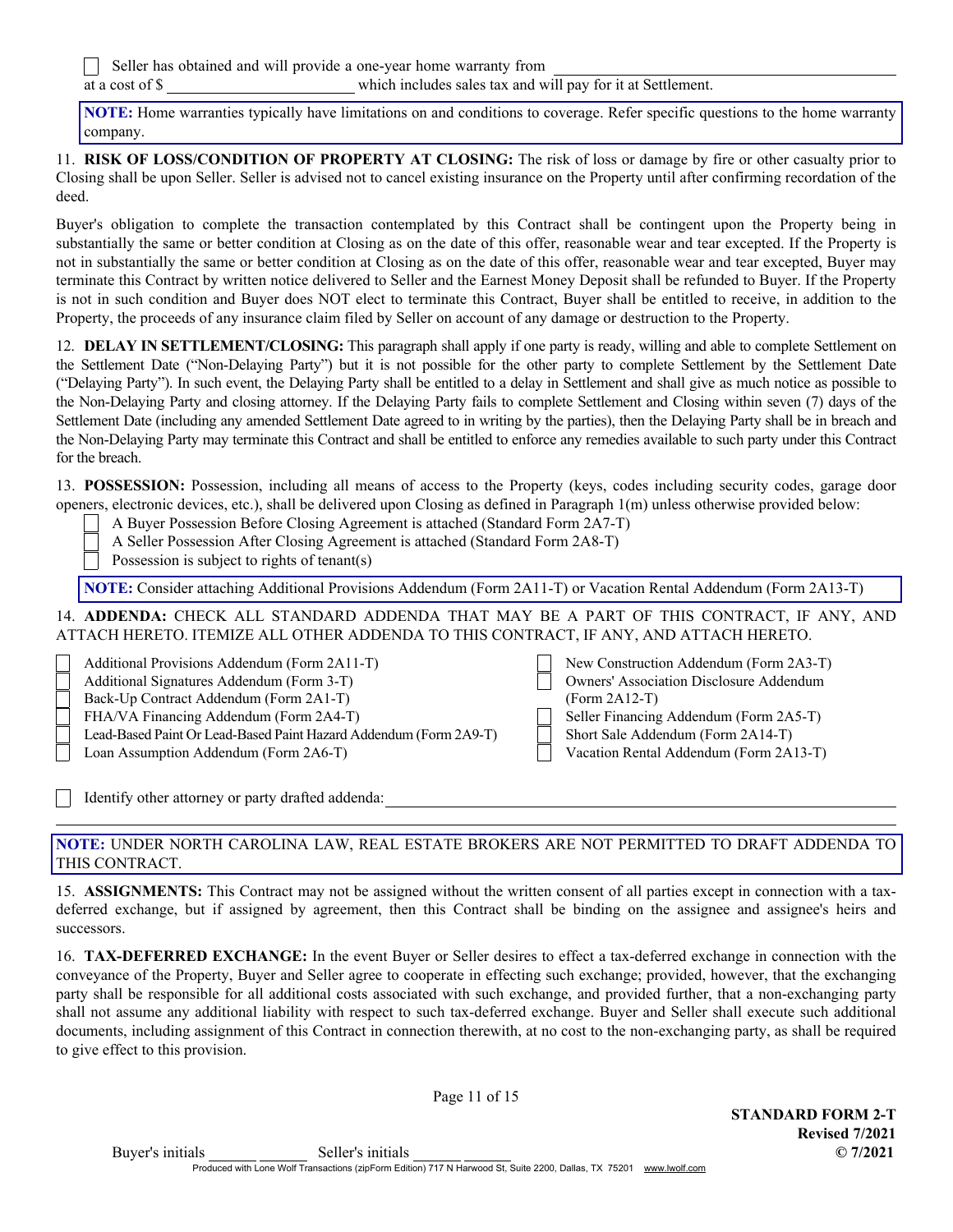17. PARTIES: This Contract shall be binding upon and shall inure to the benefit of Buyer and Seller and their respective heirs, successors and assigns. As used herein, words in the singular include the plural and the masculine includes the feminine and neuter genders, as appropriate.

18. SURVIVAL: If any provision herein contained which by its nature and effect is required to be observed, kept or performed after the Closing, it shall survive the Closing and remain binding upon and for the benefit of the parties hereto until fully observed, kept or performed.

19. ENTIRE AGREEMENT: This Contract contains the entire agreement of the parties and there are no representations, inducements or other provisions other than those expressed herein. All changes, additions or deletions hereto must be in writing and signed by all parties. Nothing contained herein shall alter any agreement between a REALTOR® or broker and Seller or Buyer as contained in any listing agreement, buyer agency agreement, or any other agency agreement between them.

20. CONDUCT OF TRANSACTION: The parties agree that any action between them relating to the transaction contemplated by this Contract may be conducted by electronic means, including the signing of this Contract by one or more of them and any notice or communication given in connection with this Contract. Any written notice or communication may be transmitted to any mailing address, e-mail address or fax number set forth in the "Notice Information" section below. Any notice or communication to be given to a party herein, and any fee, deposit or other payment to be delivered to a party herein, may be given to the party or to such party's agent. Delivery of any notice to a party via means of electronic transmission shall be deemed complete at such time as the sender performs the final act to send such transmission, in a form capable of being processed by the receiving party's system, to any electronic address provided for such party in the "Notice Information" section below. Seller and Buyer agree that the "Notice Information" and "Acknowledgment of Receipt of Monies" sections below shall not constitute a material part of this Contract, and that the addition or modification of any information therein shall not constitute a rejection of an offer or the creation of a counteroffer.

21. EXECUTION: This Contract may be signed in multiple originals or counterparts, all of which together constitute one and the same instrument.

22. COMPUTATION OF DAYS/TIME OF DAY: Unless otherwise provided, for purposes of this Contract, the term "days" shall mean consecutive calendar days, including Saturdays, Sundays, and holidays, whether federal, state, local or religious. For the purposes of calculating days, the count of "days" shall begin on the day following the day upon which any act or notice as provided in this Contract was required to be performed or made. Any reference to a date or time of day shall refer to the date and/or time of day in the State of North Carolina.

### 23. REMEDIES:

(a) Breach by Buyer: In the event of material breach of this Contract by Buyer, Seller shall be entitled to any Earnest Money Deposit. The payment of any Earnest Money Deposit and any Due Diligence Fee to Seller (without regard to their respective amounts, including zero) together shall serve as liquidated damages ("Liquidated Damages") and as Seller's sole and exclusive remedy for such breach, but without limiting Seller's rights under Paragraphs 4(e) and 4(f) for damage to the Property. It is acknowledged by the parties that the amount of the Liquidated Damages is compensatory and not punitive, such amount being a reasonable estimation of the actual loss that Seller would incur as a result of a breach of this Contract by Buyer. The payment to Seller of the Liquidated Damages shall not constitute a penalty or forfeiture but actual compensation for Seller's anticipated loss, both parties acknowledging the difficulty of determining Seller's actual damages for such breach.

(b) Breach by Seller: In the event of material breach of this Contract by Seller, if Buyer elects to terminate this Contract as a result of such breach, Buyer shall be entitled to return of both the Earnest Money Deposit and the Due Diligence Fee, together with the reasonable costs actually incurred by Buyer in connection with Buyer's Due Diligence ("Due Diligence Costs"). This provision shall not affect any other remedies available to Buyer.

(c) Attorneys' Fees: If legal proceedings are brought by Buyer or Seller against the other to collect the Earnest Money Deposit, Due Diligence Fee, or Due Diligence Costs, the parties agree that a party shall be entitled to recover reasonable attorneys' fees to the extent permitted under N.C. Gen. Stat. § 6-21.2. The parties acknowledge and agree that the terms of this Contract with respect to entitlement to the Earnest Money Deposit, Due Diligence Fee, or Due Diligence Costs each constitute an "evidence of indebtedness" pursuant to N.C. Gen. Stat. § 6-21.2.

NOTE: A party seeking recovery of attorneys' fees under N.C. Gen. Stat. § 6-21.2 must first give written notice to the other party that they have five (5) days from the mailing of the notice to pay the outstanding amount(s) without the attorneys' fees.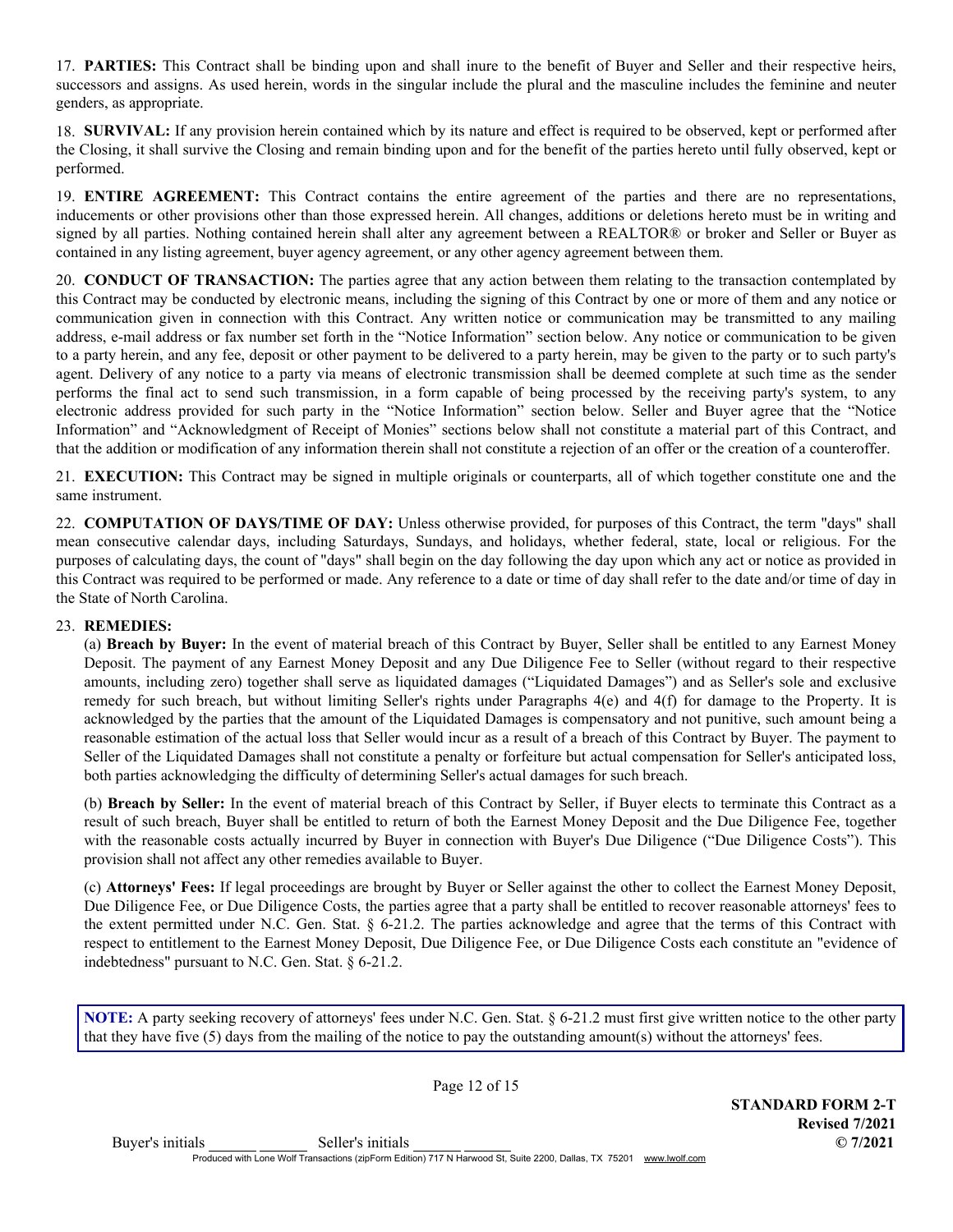THE NORTH CAROLINA ASSOCIATION OF REALTORS®, INC. AND THE NORTH CAROLINA BAR ASSOCIATION MAKE NO REPRESENTATION AS TO THE LEGAL VALIDITY OR ADEQUACY OF ANY PROVISION OF THIS FORM IN ANY SPECIFIC TRANSACTION. IF YOU DO NOT UNDERSTAND THIS FORM OR FEEL THAT IT DOES NOT PROVIDE FOR YOUR LEGAL NEEDS, YOU SHOULD CONSULT A NORTH CAROLINA REAL ESTATE ATTORNEY BEFORE YOU SIGN IT.

This offer shall become a binding contract on the Effective Date. Unless specifically provided otherwise, Buyer's failure to timely deliver any fee, deposit or other payment provided for herein shall not prevent this offer from becoming a binding contract, provided that any such failure shall give Seller certain rights to terminate the contract as described herein or as otherwise permitted by law.

| Date:                                                                                                                                                                                                                                                                                                                                                                                                        | Date: $\qquad \qquad$                                                                                                                                                                                                                                                                                                                                                                                                                                                          |
|--------------------------------------------------------------------------------------------------------------------------------------------------------------------------------------------------------------------------------------------------------------------------------------------------------------------------------------------------------------------------------------------------------------|--------------------------------------------------------------------------------------------------------------------------------------------------------------------------------------------------------------------------------------------------------------------------------------------------------------------------------------------------------------------------------------------------------------------------------------------------------------------------------|
| Buyer                                                                                                                                                                                                                                                                                                                                                                                                        |                                                                                                                                                                                                                                                                                                                                                                                                                                                                                |
| Date:                                                                                                                                                                                                                                                                                                                                                                                                        | Date: $\frac{1}{\sqrt{1-\frac{1}{2}}}\left\{1-\frac{1}{2}\left(1-\frac{1}{2}\right)\left(1-\frac{1}{2}\right)\left(1-\frac{1}{2}\right)\left(1-\frac{1}{2}\right)\left(1-\frac{1}{2}\right)\left(1-\frac{1}{2}\right)\left(1-\frac{1}{2}\right)\left(1-\frac{1}{2}\right)\left(1-\frac{1}{2}\right)\left(1-\frac{1}{2}\right)\left(1-\frac{1}{2}\right)\left(1-\frac{1}{2}\right)\left(1-\frac{1}{2}\right)\left(1-\frac{1}{2}\right)\left(1-\frac{1}{2}\right)\left(1-\frac{$ |
|                                                                                                                                                                                                                                                                                                                                                                                                              | Seller <u>and</u> the seller seller and the seller seller seller seller seller seller seller seller seller seller seller                                                                                                                                                                                                                                                                                                                                                       |
| Entity Buyer:                                                                                                                                                                                                                                                                                                                                                                                                | Entity Seller:                                                                                                                                                                                                                                                                                                                                                                                                                                                                 |
| (Name of LLC/Corporation/Partnership/Trust/etc.)                                                                                                                                                                                                                                                                                                                                                             | (Name of LLC/Corporation/Partnership/Trust/etc.)                                                                                                                                                                                                                                                                                                                                                                                                                               |
| By: $\qquad \qquad$                                                                                                                                                                                                                                                                                                                                                                                          | By: $\qquad \qquad$                                                                                                                                                                                                                                                                                                                                                                                                                                                            |
| Name: Print Name                                                                                                                                                                                                                                                                                                                                                                                             | Name: $\frac{1}{\sqrt{1+\frac{1}{2}}\sqrt{1+\frac{1}{2}}}}$                                                                                                                                                                                                                                                                                                                                                                                                                    |
| Title: $\frac{1}{\sqrt{1-\frac{1}{2}}\sqrt{1-\frac{1}{2}}\sqrt{1-\frac{1}{2}}\sqrt{1-\frac{1}{2}}\sqrt{1-\frac{1}{2}}\sqrt{1-\frac{1}{2}}\sqrt{1-\frac{1}{2}}\sqrt{1-\frac{1}{2}}\sqrt{1-\frac{1}{2}}\sqrt{1-\frac{1}{2}}\sqrt{1-\frac{1}{2}}\sqrt{1-\frac{1}{2}}\sqrt{1-\frac{1}{2}}\sqrt{1-\frac{1}{2}}\sqrt{1-\frac{1}{2}}\sqrt{1-\frac{1}{2}}\sqrt{1-\frac{1}{2}}\sqrt{1-\frac{1}{2}}\sqrt{1-\frac{1}{2$ | <b>Print Name</b>                                                                                                                                                                                                                                                                                                                                                                                                                                                              |
| Date:                                                                                                                                                                                                                                                                                                                                                                                                        | Date:                                                                                                                                                                                                                                                                                                                                                                                                                                                                          |

#### WIRE FRAUD WARNING

TO BUYERS: BEFORE SENDING ANY WIRE, YOU SHOULD CALL THE CLOSING ATTORNEY'S OFFICE TO VERIFY THE INSTRUCTIONS. IF YOU RECEIVE WIRING INSTRUCTIONS FOR A DIFFERENT BANK, BRANCH LOCATION, ACCOUNT NAME OR ACCOUNT NUMBER, THEY SHOULD BE PRESUMED FRAUDULENT. DO NOT SEND ANY FUNDS AND CONTACT THE CLOSING ATTORNEY'S OFFICE IMMEDIATELY.

TO SELLERS: IF YOUR PROCEEDS WILL BE WIRED, IT IS RECOMMENDED THAT YOU PROVIDE WIRING INSTRUCTIONS AT CLOSING IN WRITING IN THE PRESENCE OF THE ATTORNEY. IF YOU ARE UNABLE TO ATTEND CLOSING, YOU MAY BE REQUIRED TO SEND AN ORIGINAL NOTARIZED DIRECTIVE TO THE CLOSING ATTORNEY'S OFFICE CONTAINING THE WIRING INSTRUCTIONS. THIS MAY BE SENT WITH THE DEED, LIEN WAIVER AND TAX FORMS IF THOSE DOCUMENTS ARE BEING PREPARED FOR YOU BY THE CLOSING ATTORNEY. AT A MINIMUM, YOU SHOULD CALL THE CLOSING ATTORNEY'S OFFICE TO PROVIDE THE WIRE INSTRUCTIONS. THE WIRE INSTRUCTIONS SHOULD BE VERIFIED OVER THE TELEPHONE VIA A CALL TO YOU INITIATED BY THE CLOSING ATTORNEY'S OFFICE TO ENSURE THAT THEY ARE NOT FROM A FRAUDULENT SOURCE.

WHETHER YOU ARE A BUYER OR A SELLER, YOU SHOULD CALL THE CLOSING ATTORNEY'S OFFICE AT A NUMBER THAT IS INDEPENDENTLY OBTAINED. TO ENSURE THAT YOUR CONTACT IS LEGITIMATE, YOU SHOULD NOT RELY ON A PHONE NUMBER IN AN EMAIL FROM THE CLOSING ATTORNEY'S OFFICE, YOUR REAL ESTATE AGENT OR ANYONE ELSE.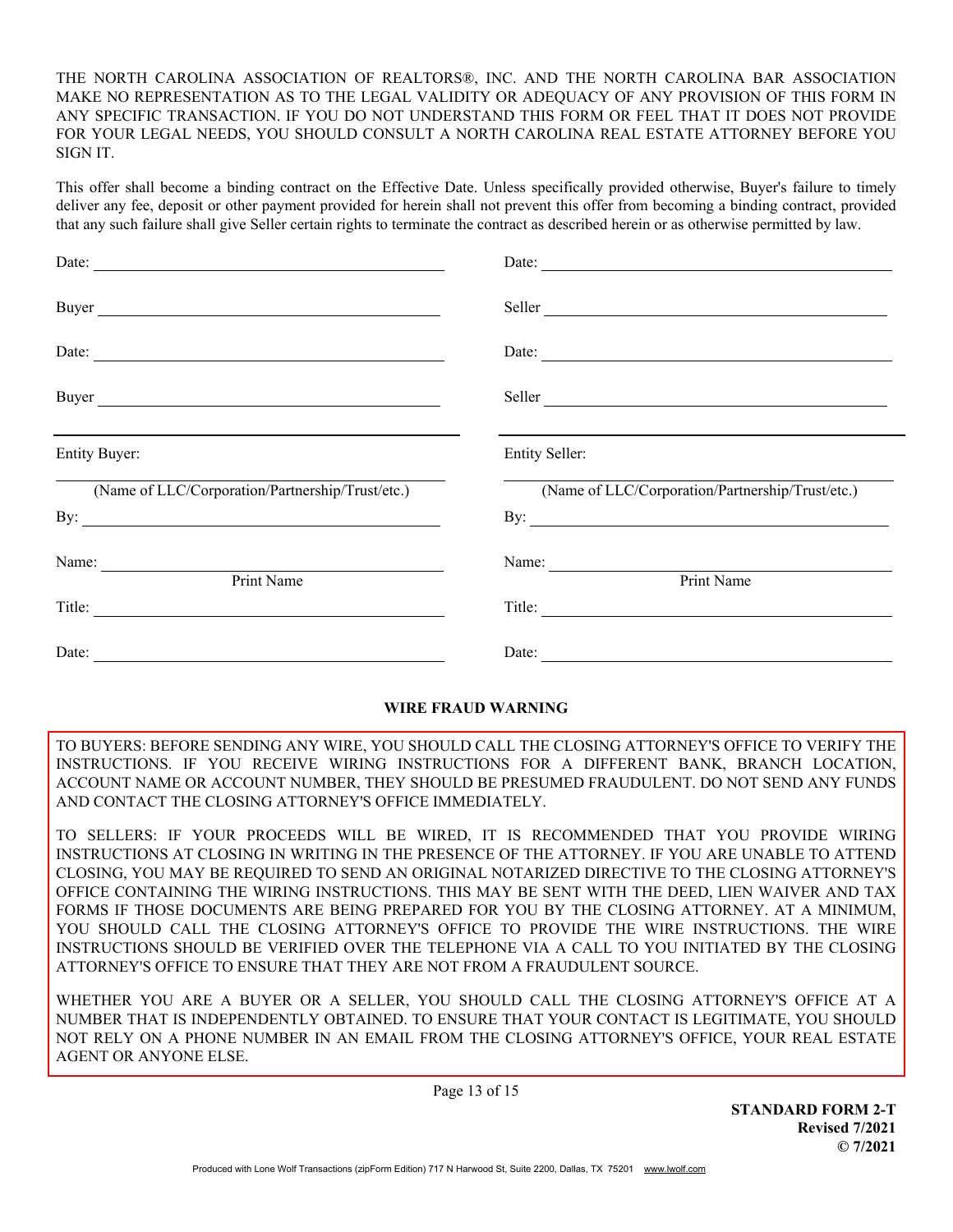#### NOTICE INFORMATION

| WHICH ARE NOT APPROVED.                                                                                                                                                                                                                                                                                                                                                                          | NOTE: INSERT AT LEAST ONE ADDRESS AND/OR ELECTRONIC DELIVERY ADDRESS EACH PARTY AND AGENT<br>APPROVES FOR THE RECEIPT OF ANY NOTICE CONTEMPLATED BY THIS CONTRACT. INSERT "N/A" FOR ANY |  |  |
|--------------------------------------------------------------------------------------------------------------------------------------------------------------------------------------------------------------------------------------------------------------------------------------------------------------------------------------------------------------------------------------------------|-----------------------------------------------------------------------------------------------------------------------------------------------------------------------------------------|--|--|
| <b>BUYER NOTICE ADDRESS:</b>                                                                                                                                                                                                                                                                                                                                                                     | <b>SELLER NOTICE ADDRESS:</b>                                                                                                                                                           |  |  |
|                                                                                                                                                                                                                                                                                                                                                                                                  |                                                                                                                                                                                         |  |  |
|                                                                                                                                                                                                                                                                                                                                                                                                  |                                                                                                                                                                                         |  |  |
|                                                                                                                                                                                                                                                                                                                                                                                                  |                                                                                                                                                                                         |  |  |
|                                                                                                                                                                                                                                                                                                                                                                                                  | <b>CONFIRMATION OF AGENCY/NOTICE ADDRESSES</b>                                                                                                                                          |  |  |
| Selling Firm Name:<br>Acting as Buyer's Agent Seller's(sub)Agent Dual Agent<br>Firm License #: $\frac{1}{2}$ $\frac{1}{2}$ $\frac{1}{2}$ $\frac{1}{2}$ $\frac{1}{2}$ $\frac{1}{2}$ $\frac{1}{2}$ $\frac{1}{2}$ $\frac{1}{2}$ $\frac{1}{2}$ $\frac{1}{2}$ $\frac{1}{2}$ $\frac{1}{2}$ $\frac{1}{2}$ $\frac{1}{2}$ $\frac{1}{2}$ $\frac{1}{2}$ $\frac{1}{2}$ $\frac{1}{2}$ $\frac{1}{2}$ $\frac{1$ | Listing Firm Name:<br>Acting as Seller's Agent Dual Agent                                                                                                                               |  |  |
| Individual Selling Agent:<br>Acting as a Designated Dual Agent (check only if applicable)                                                                                                                                                                                                                                                                                                        | Individual Listing Agent:<br>Acting as a Designated Dual Agent (check only if applicable)                                                                                               |  |  |
|                                                                                                                                                                                                                                                                                                                                                                                                  |                                                                                                                                                                                         |  |  |
|                                                                                                                                                                                                                                                                                                                                                                                                  |                                                                                                                                                                                         |  |  |
|                                                                                                                                                                                                                                                                                                                                                                                                  |                                                                                                                                                                                         |  |  |
|                                                                                                                                                                                                                                                                                                                                                                                                  |                                                                                                                                                                                         |  |  |

## [THIS SPACE INTENTIONALLY LEFT BLANK]

Page 14 of 15

Produced with Lone Wolf Transactions (zipForm Edition) 717 N Harwood St, Suite 2200, Dallas, TX 75201 www.lwolf.com